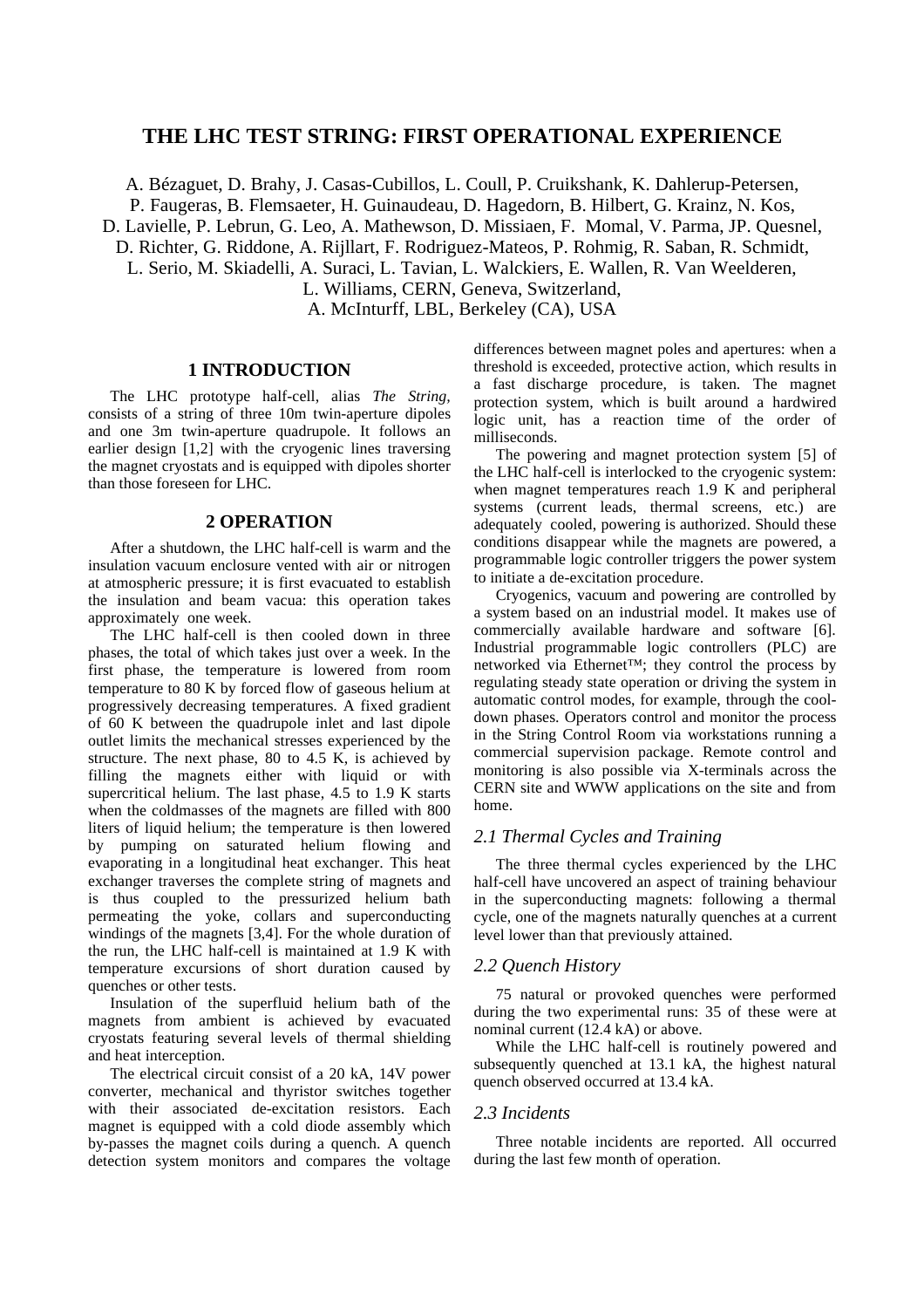An industrial control valve, which had been modified to study the use of commercially available valves as quench relief valves, broke down. The epoxy resin rod, connecting the closing inset with the actuator, disconnected from the latter. Preliminary studies suggest that the glueing had not been carried out properly. Fortunately, the valve could be exchanged while the string was kept at 100 K.

An instrumentation feedthrough enclosing the voltage sensing and quench heater powering wires exhibited a helium leak large enough to be visually observed. Interim measures (local potting with epoxy resin) have been taken to reduce the leak: a new feedthrough will be installed during the coming shutdown.

During a provoked quench, the wires from the external connectors to the voltage taps of Aperture B of the quadrupole were interrupted somewhere in the coldmass. The redundancy existing in the quench detection system permitted an alternative to be set-up.

# *2.4 Organization*

The organization of the operation and of the experiments is performed by the *String Team*. It consists of 10 engineers and scientists from different groups. The String Team is helped by the operators of the cryogenic plant for routine operations such as the preparation for, and the recovery from a programmed quench. The String Team meets once every two weeks and the minutes of the meetings are widely distributed.

#### **3 EXPERIMENTAL PROGRAM**

Two experimental runs have been organized in the two years since commissioning began in December 1994 [7]. RUN2 started with the addition of a third dipole and a structural modification to the cryogenic system [4]. The LHC half-cell systems, the experiments and their results have been described in detail in specialized conferences [3,4,5,6,7,9,10,11]. What follows is a summary.

#### *3.1 Cryogenics*

The 1.8 K *cooling scheme* was experimentally validated through extensive experimentation in steady state conditions and during transients. A temperature excursion of 6 mK was observed during ramping at nominal LHC rate (10 A/s). De-excitation at nominal rate (130 A/s) results in a temperature increase of 50 mK allowing the string to be discharged from nominal current without quenching the magnets. This fast response does not compromise the long term stability: in fact, temperature oscillations of only a few mK were observed in a 48 hour run. Proton losses in LHC were simulated applying heat loads of up to 1 W/m: temperature excursions less than 30 mK were observed.

The study of the thermohydraulic effects of a resistive transition of the magnets allowed to reduce the number of quench relief valves to at most two per halfcell. Furthermore, by delaying the opening of the valve,

the performances of commercially available industrial valves were evaluated.

# *3.2 Quench Propagation*

Quench propagation between magnets has been studied by provoking a quench in the quadrupole and observing its propagation to the adjacent dipole. Results of these ongoing studies suggest a thermal propagation of the heat generated in the quadrupole diode assembly to the neighbouring dipole via a quench of the linking bus-bar [9] but no quench propagation due to helium.

#### *3.3 Vacuum*

LHC cryostats must be pre-evacuated to achieve both rapid and efficient cooldown. Experiments to investigate the upper pressure limit to begin cooldown, show an initial pressure of  $10<sup>2</sup>$  mbar as acceptable. Positive displacement pumps thus satisfy the needs for preevacuation of the insulation vacuum enclosure.

Efficient cryogenic operation at 1.9 K can only be achieved if the insulation vacuum remains below  $10<sup>6</sup>$ mbar. The LHC may require in situ turbomolecular pumping on the cryostats to deal with large helium leaks which cannot be cryopumped and, in addition, to minimise warming by residual gas conduction during interuptions of the cryogenic plant when cryosorbed gases are released. For the latter case, warmup data with the turbomolecular pumps on and off, show good agreement with theoretical models.

Accidental loss of insulation vacuum has been studied by venting to atmospheric pressure, with the String cold [10]. Results will be used to optimise the LHC cryostat design.

Experiments have been made to quantify the speed at which helium from a leak will propagate along the 1.9 K cold bore beam tube. At 1.9 K it took over 20 hours for a helium leak of  $7.6 \cdot 10^{-5}$  mbar*l*/s to be detected at the other end of the  $\varnothing$  43 mm 75.3 metre long cold bore tube and 5 hours for a leak of  $9.3 \cdot 10^{-5}$  mbar*l*/s at 4.25 K. The measurements agree within 20% with a theoretical model. The figure below shows the evolution of the He pressure for this experiment with the cold bore at 1.9 K.



# *3.4 Positioning Metrology*

A capacitive sensor system was used on the String to measure the movements of the cold mass relative to the cryostat, for long term stability measurements, during quenches and during electrical cycles. Measurements of